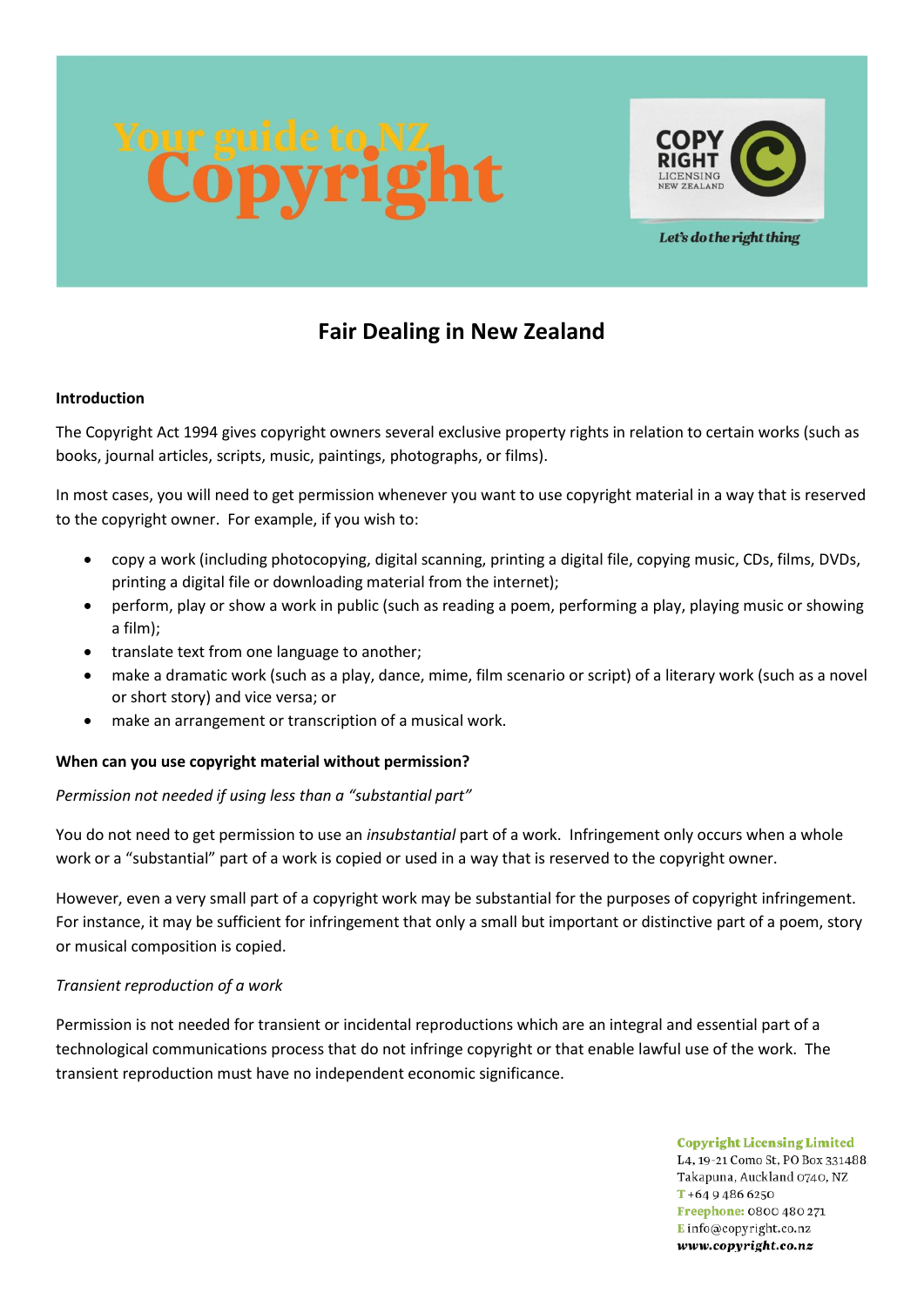# *Activities specifically permitted under the Copyright Act*

The Copyright Act specifies certain circumstances where you can use all or a substantial part of a copyright work without the copyright owner's permission. These exceptions from infringement include:

- the "fair dealing" exceptions outlined in this information sheet;
- exceptions for educational uses. For further information see our information sheet *Copyright use in the education sector;*
- exceptions for public administration. For further information see our information sheet *Copyright and public administration*; and
- special provisions relating to specific works, uses or purposes, including as listed below under "Other specific exceptions".

### **"Fair dealing" exceptions to infringement**

A "fair dealing" with copyright material does not infringe copyright if it is for the following purposes:

- research or private study;
- criticism or review; or
- reporting current events.

What is "fair" will depend on the facts of a particular case. Factors to take into account when considering if a dealing is fair, include those listed below under *Research or private study*.

Only the person doing the copying can rely on a fair dealing defence. It is not fair dealing to copy for someone else's purpose. For example, copying for another person's research is not fair, unless that person initiates a specific request for you to make that copy on their behalf, for such a purpose.

#### **Research or private study**

Copying of copyright material does not infringe copyright if it is for the purpose of either research or private study − and it is fair. No more than one copy may be made on any one occasion.

The terms "research" and "private study" are given an ordinary meaning. In one case, "research" has been described as "*a diligent and systematic inquiry or investigation into a subject in order to discover facts or principles*". In New Zealand, research need not be for private purposes and may be commercially motivated. Private study is generally personal to the person studying.

The Copyright Act lists several factors that must be taken into account in determining whether copying for research or private study is fair. These factors are:

- the **purpose of the copying** (for example, copying for commercial purposes is less fair than copying in connection with a course of study);
- the **nature of the work copied** (for example, it may be less fair to copy from a work resulting from a high degree of skill than a mundane work);
- whether the work **could have been obtained within a reasonable time** at an **ordinary commercial price** (it may be fair to copy all or part of a work that is not available commercially, but unfair to copy where you can buy it);
- the **effect of the copying** on the **potential market for or value of the work** (for example, where a person copies a work that is available for sale or licence); and
- the **amount and substantiality of the part copied** (for example, it is less fair to copy a large or important part of a work than to copy a small or unimportant part).